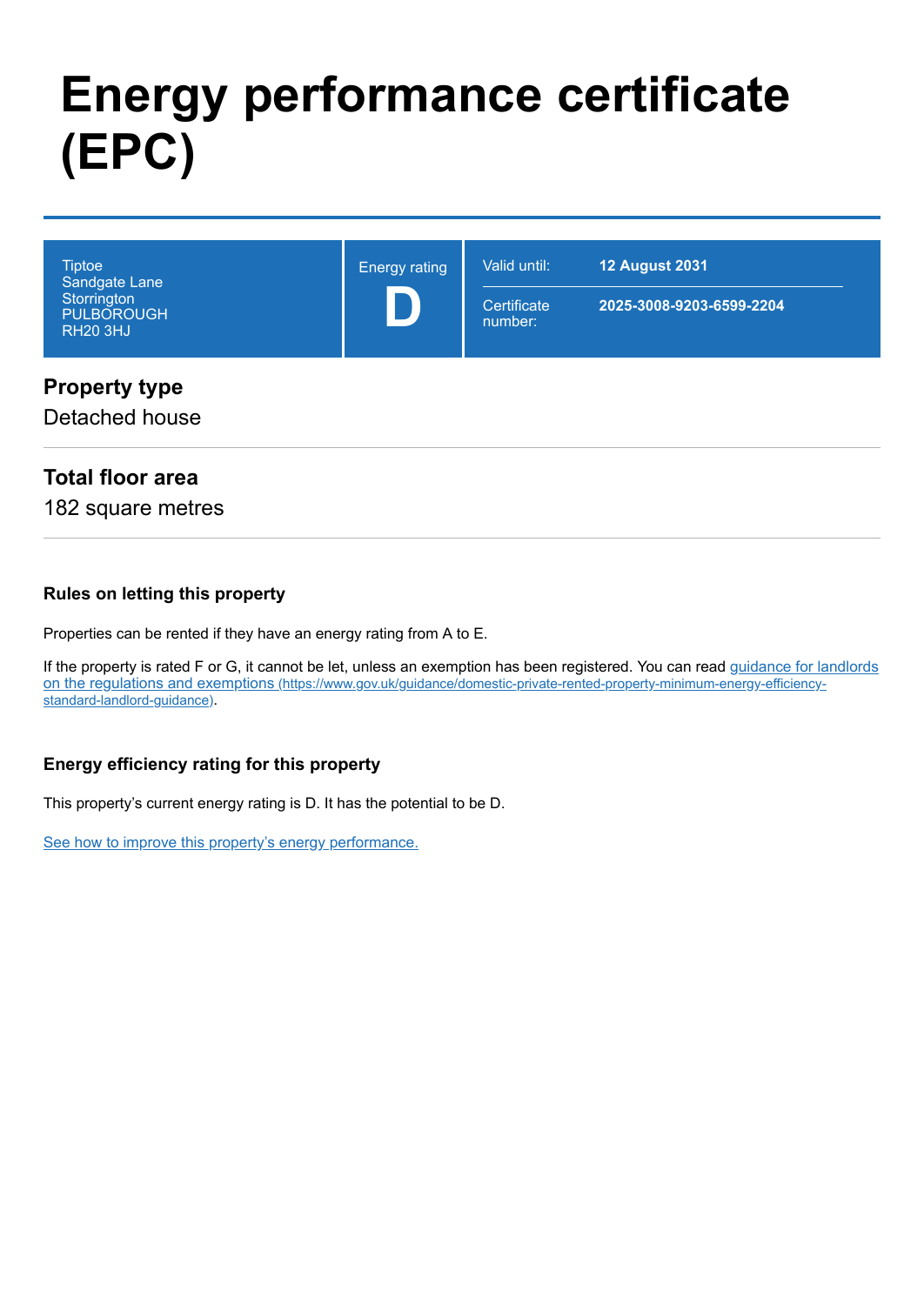| <b>Score</b> | <b>Energy rating</b> | <b>Current</b> | <b>Potential</b> |
|--------------|----------------------|----------------|------------------|
| $92 +$       |                      |                |                  |
| 81-91        | Β                    |                |                  |
| 69-80        | C                    |                |                  |
| 55-68        |                      | 59<br>D        | 66  <br>D        |
| 39-54        | E                    |                |                  |
| $21 - 38$    | F                    |                |                  |
| $1 - 20$     | <b>a</b>             |                |                  |

The graph shows this property's current and potential energy efficiency.

Properties are given a rating from A (most efficient) to G (least efficient).

Properties are also given a score. The higher the number the lower your fuel bills are likely to be.

For properties in England and Wales:

- the average energy rating is D
- the average energy score is 60

#### **Breakdown of property's energy performance**

This section shows the energy performance for features of this property. The assessment does not consider the condition of a feature and how well it is working.

Each feature is assessed as one of the following:

- very good (most efficient)
- good
- average
- poor
- very poor (least efficient)

When the description says "assumed", it means that the feature could not be inspected and an assumption has been made based on the property's age and type.

| Feature | <b>Description</b>                         | Rating    |
|---------|--------------------------------------------|-----------|
| Wall    | Cavity wall, as built, insulated (assumed) | Good      |
| Roof    | Pitched, 300 mm loft insulation            | Very good |
| Roof    | Roof room(s), insulated (assumed)          | Good      |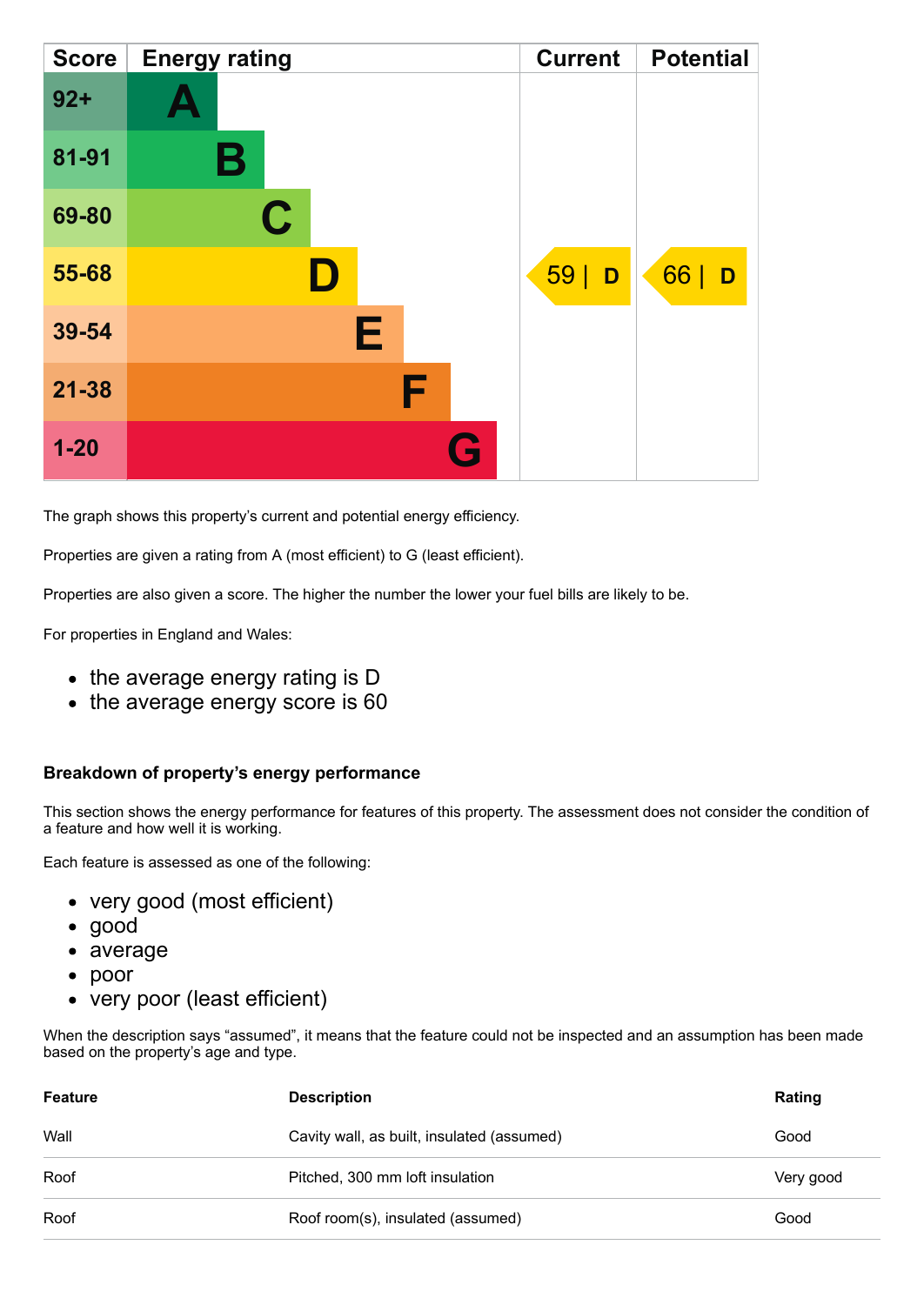| <b>Feature</b>       | <b>Description</b>                         | Rating    |
|----------------------|--------------------------------------------|-----------|
| Window               | Fully double glazed                        | Good      |
| Main heating         | Boiler and radiators, LPG                  | Poor      |
| Main heating control | Programmer, room thermostat and TRVs       | Good      |
| Hot water            | From main system                           | Poor      |
| Lighting             | Low energy lighting in all fixed outlets   | Very good |
| Floor                | Suspended, no insulation (assumed)         | N/A       |
| Secondary heating    | Room heaters, dual fuel (mineral and wood) | N/A       |

# **Low and zero carbon energy sources**

Low and zero carbon energy sources release very little or no CO2. Installing these sources may help reduce energy bills as well as cutting carbon emissions. The following low or zero carbon energy sources are installed in this property:

• Solar photovoltaics

# **Primary energy use**

The primary energy use for this property per year is 100 kilowatt hours per square metre (kWh/m2).

What is primary energy use?

#### **Environmental impact of this property**

One of the biggest contributors to climate change is carbon dioxide (CO2). The energy used for heating, lighting and power in our homes produces over a quarter of the UK's CO2 emissions.

#### **An average household produces**

6 tonnes of CO2

#### **This property produces**

4.3 tonnes of CO2

## **This property's potential production**

3.3 tonnes of CO2

By making the [recommended changes,](#page-3-0) you could reduce this property's CO2 emissions by 1.0 tonnes per year. This will help to protect the environment.

Environmental impact ratings are based on assumptions about average occupancy and energy use. They may not reflect how energy is consumed by the people living at the property.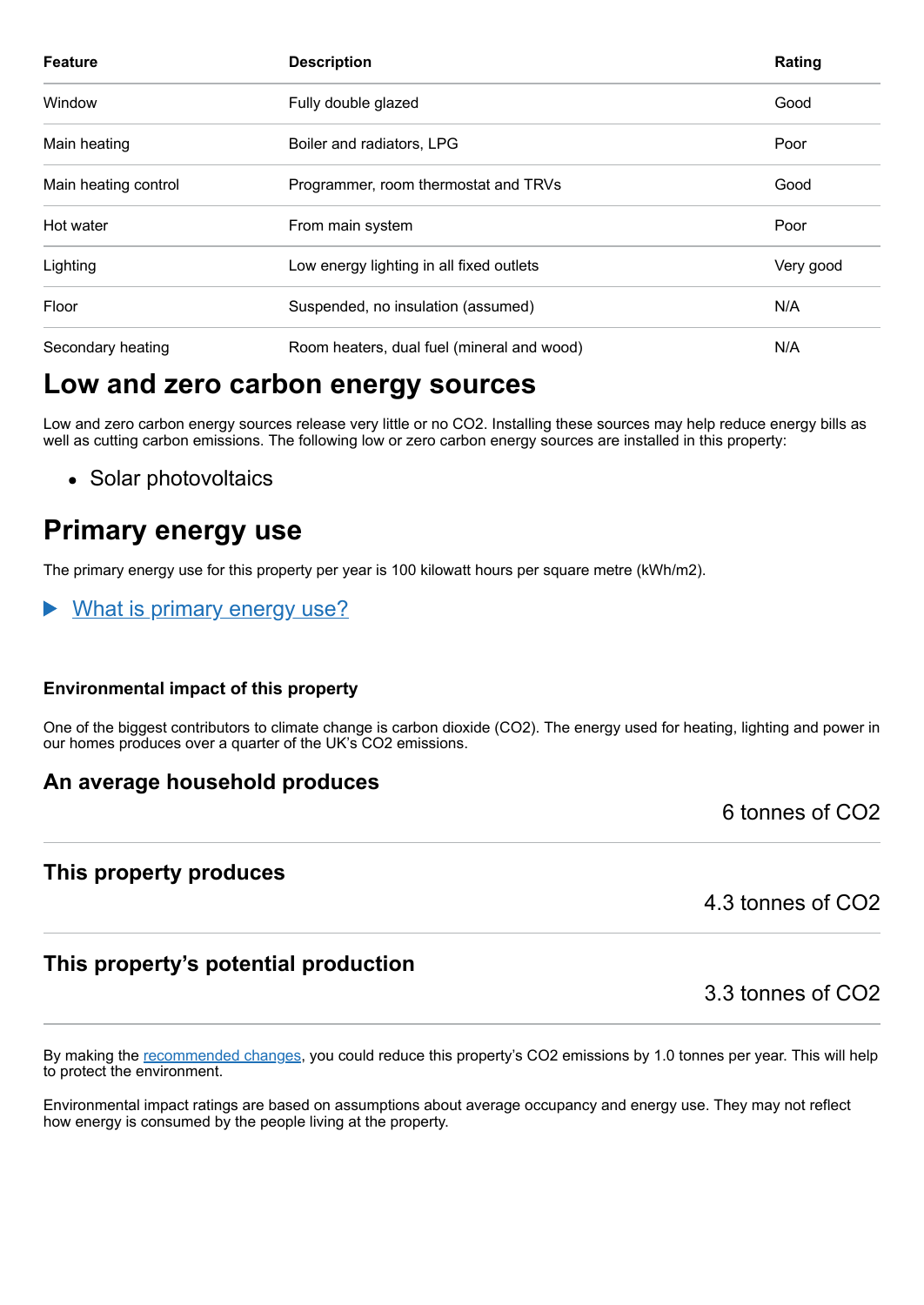#### <span id="page-3-0"></span>**How to improve this property's energy performance**

Making any of the recommended changes will improve this property's energy efficiency.

If you make all of the recommended changes, this will improve the property's energy rating and score from D (59) to D (66).

Potential energy

rating

**D**

£800 - £1,200

£155

63 | D

£4,000 - £6,000

£95

66 | D

What is an energy rating?

# **Recommendation 1: Floor insulation (suspended floor)**

Floor insulation (suspended floor)

#### **Typical installation cost**

#### **Typical yearly saving**

**Potential rating after carrying out recommendation 1**

| <b>Recommendation 2: Solar water heating</b> |  |  |  |  |
|----------------------------------------------|--|--|--|--|
|----------------------------------------------|--|--|--|--|

Solar water heating

**Typical installation cost**

**Typical yearly saving**

**Potential rating after carrying out recommendations 1 and 2**

# **Paying for energy improvements**

[Find energy grants and ways to save energy in your home.](https://www.gov.uk/improve-energy-efficiency) (https://www.gov.uk/improve-energy-efficiency)

**Estimated energy use and potential savings**

**Estimated yearly energy cost for this property**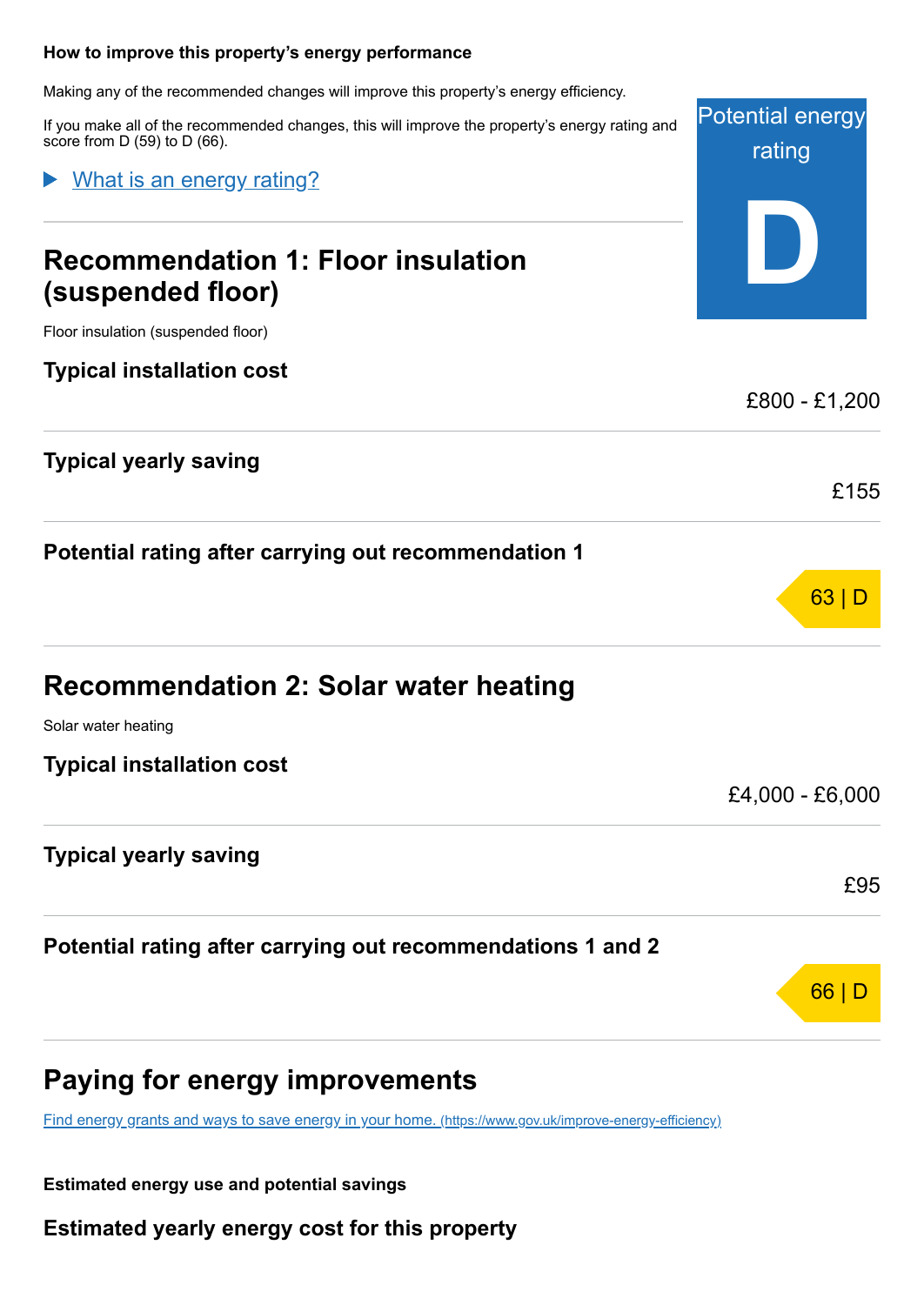£251

## **Potential saving**

The estimated cost shows how much the average household would spend in this property for heating, lighting and hot water. It is not based on how energy is used by the people living at the property.

The estimated saving is based on making all of the recommendations in [how to improve this property's energy performance.](#page-3-0)

For advice on how to reduce your energy bills visit Simple Energy Advice [\(https://www.simpleenergyadvice.org.uk/\)](https://www.simpleenergyadvice.org.uk/).

# **Heating use in this property**

Heating a property usually makes up the majority of energy costs.

# **Estimated energy used to heat this property**

# **Space heating**

15010 kWh per year

## **Water heating**

3105 kWh per year

## **Potential energy savings by installing insulation**

The assessor did not find any opportunities to save energy by installing insulation in this property.

You might be able to receive Renewable Heat Incentive payments [\(https://www.gov.uk/domestic-renewable-heat-incentive\)](https://www.gov.uk/domestic-renewable-heat-incentive). This will help to reduce carbon emissions by replacing your existing heating system with one that generates renewable heat. The estimated energy required for space and water heating will form the basis of the payments.

#### **Contacting the assessor and accreditation scheme**

This EPC was created by a qualified energy assessor.

If you are unhappy about your property's energy assessment or certificate, you can complain to the assessor directly.

If you are still unhappy after contacting the assessor, you should contact the assessor's accreditation scheme.

Accreditation schemes are appointed by the government to ensure that assessors are qualified to carry out EPC assessments.

# **Assessor contact details**

#### **Assessor's name**

Arran Heath

#### **Telephone**

01189770690